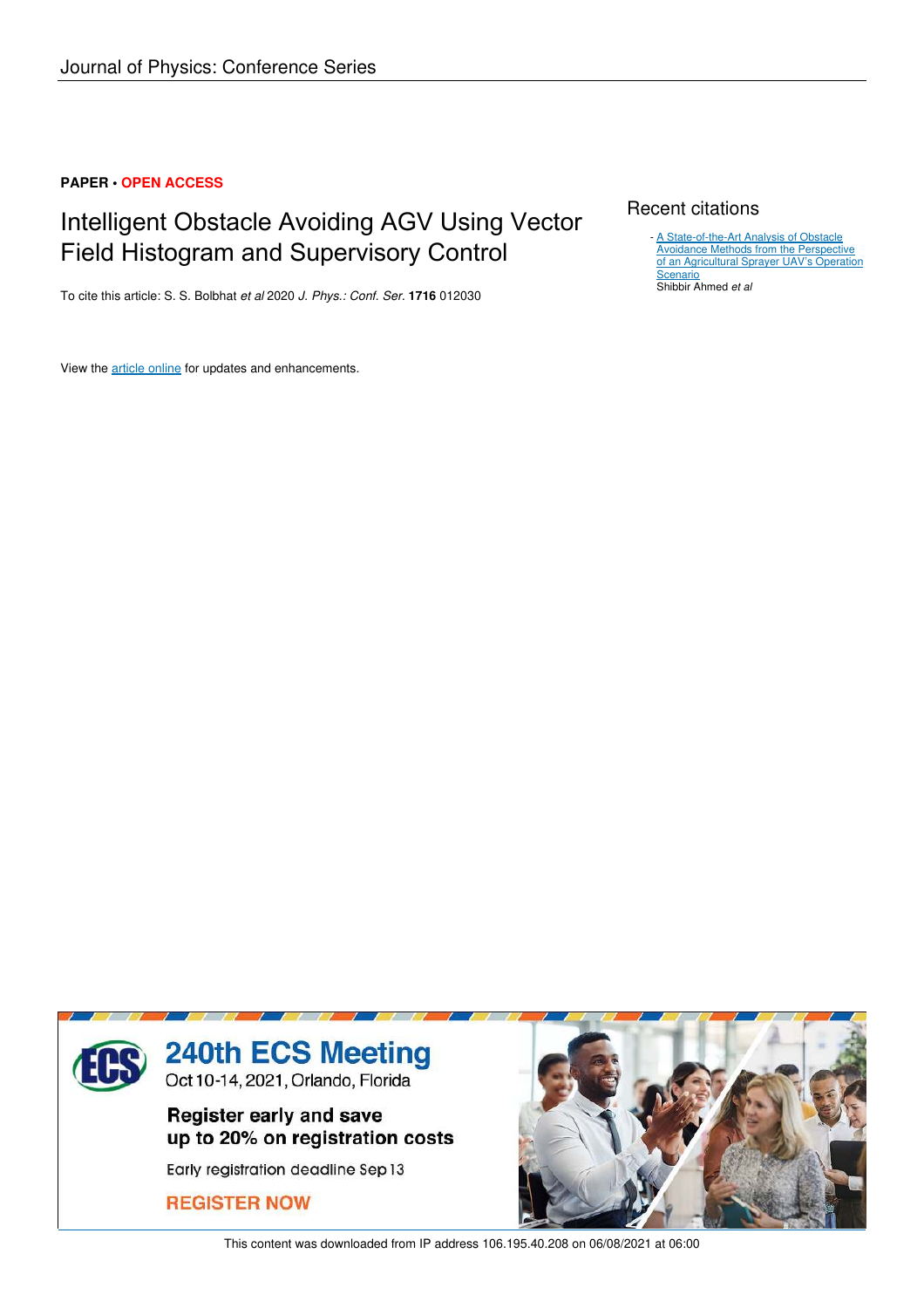## 1716(2021) 012030 doi:10.1088/1742-6596/1716/1/012030

# **Intelligent Obstacle Avoiding AGV Using Vector Field Histogram and Supervisory Control**

**S. S. Bolbhat<sup>1</sup> , A. S. Bhosale<sup>1</sup> , G. Sakthivel1,2, D. Saravanakumar<sup>1</sup> , R. Sivakumar<sup>3</sup> and Lakshmipathi J<sup>3</sup> .** 

<sup>1</sup>Centre for Automation, School of Mechanical Engineering, Vellore Institute of Technology, Chennai (600127), Tamil Nadu <sup>3</sup>School of Mechanical Engineering, Vellore Institute of Technology, Chennai (600127), Tamil Nadu

<sup>2</sup>Corresponding Author: Sakthivel.g@vit.ac.in

**Abstract**. Automated Guided Vehicles are used to help the process of carrying materials from one place to another. AGVs are widely used in the materials handling process in different industries hence, the reasoning behind their extremely wide usage in industries such as Automotive, manufacturing, Medical, etc. This research deals with the obstacle avoidance of Automated Guided Vehicles (AGV). This paper propose an algorithm that helps to build obstacle-free trajectories for AGV that leave the original track and again get back to the original track by avoiding the obstacle. The new path also have to act according to the dynamic & kinematic constraints of the AGV. The proposed method will be validated using simulations.

## **1. Introduction**

Good material handling is an important parameter of every manufacturing industry, without material handling final product will not turn into good profit. The material handling needs to be done with safely, effectively with possibly minimum cost in the desired time, accurately without damage to the material. The cost of material handling in the industry is a portion of production cost and estimating around 15-25% of complete manufacturing cost [1]. Automated guided vehicles are a programmable mobile vehicle that is intensively used in industries to carry materials and parts in manufacturing and assembly units. The uses of AGV has increased since its introduction, the number of areas of application and variation type has increased significantly [1]. Recently AGV extended its popularity to other applications.

In the past years, many research done work on different AGV technology. The total number of AGVs manufactured in the world are currently used in a different industry for material handling. In this paper, we provide information about the design and development of a low-cost AGV that can be used in industries for material handling. Section 3 of this paper presents the design of chassis of AGV and Selection of material for the chassis. Section 4 gives an idea of the selection of the sensor, motor torque calculation, controller and their interfacing with the AVG. The kinematics of AGV given in section 5. Section 6 represents a Simulink model of the proposed AGV model by using MATLAB. Testing and Result are given in section 7.

#### **2. Literature review**

Content from this work may be used under the terms of the Creative Commons Attribution 3.0 licence. Any further distribution of this work must maintain attribution to the author(s) and the title of the work, journal citation and DOI. Published under licence by IOP Publishing Ltd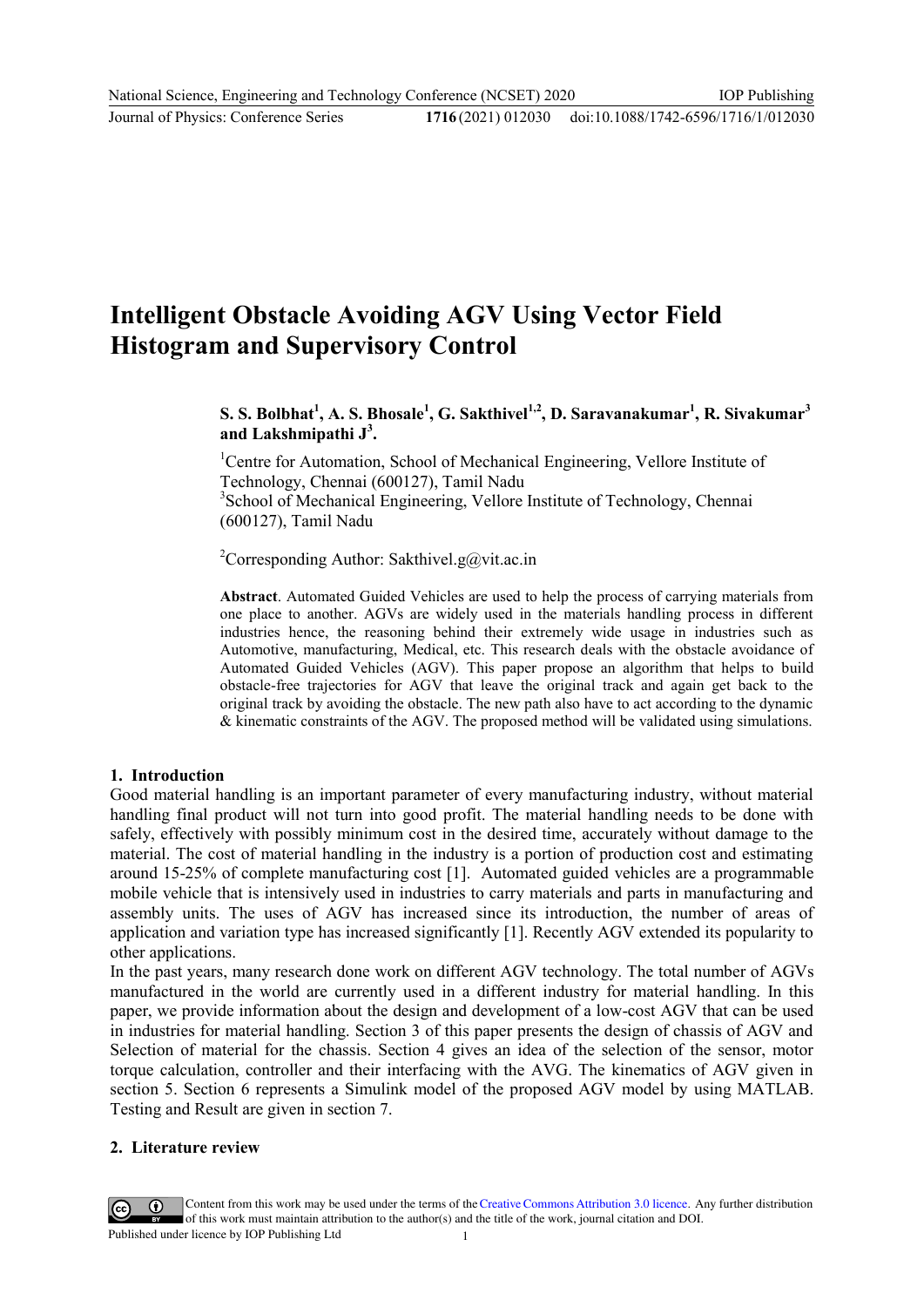Bug algorithm introduced by Lumelsky and Stepanov (1987) [2]. In Bug algorithm vehicle runs along with the wall of an obstacle whenever it meets one. When the direction for the goal is available, then the vehicle leaves the obstacle and reach the goal.

Borenstein and Y. Koren [3] given different methods for avoiding obstacles these methods are the vector field histogram method (VFH), Ulrich, and Borenstein [4] these are improved methods in this the size of the robot and choosing a safe, as well as the efficient angle, is considered [5].

Artificial Potential Field Method (PFM) for an obstacle avoidance vehicle described by Khatib (1985)[6]. PFM method consists of an attractive field, computationally light and a repulsive field is simple. By calculating and sumped two different fields the robot follows the direction of the calculated vector. Obstacles avoidance is achieved by the repulsive field and the goal is achieved by the attractive field. Artificial potential fields can also be used as a global path planner [7].

Model Predictive Control (MPC) used by Anderson et al. [8].to develop an optimal control-based path planning method this control method used to predict vehicle movement. The drawback of this method is this approach having a nonlinear optimal control problem, and even if the problem linearized difficult to find the optimal path in real-time. This method is eminently dependent on CPU performance.

The nearness diagram (ND) method was proposed by Minguez and Montano [9], He categories real path planning situation in five categories, all these categories have different decision making procedure. Later on, this method was improved by some researchers [10–12].

The follow-the-gap method (FGM) was developed by Sezer and Gokasan [13], in this method the angle of maximum gap towards the goal is found and then weighted average of angle and angle in the direction of goal is calculated.

Park et al.[14] He found that Advanced fuzzy potential field method(AFPFM) is a superior algorithm to conventional potential field method (PFM), in which they used fuzzy membership and TS fuzzy inference[15]. In this method Attractive field of AFM is identical to conventional PFM. Only change in Repulsive field calculation which are carried out by using TS fuzzy inference.

Conclusion, there are several methods and techniques that can be used for a mobile vehicle to avoid the obstacle. Based on the related works Vector Field Histogram and Supervisory Control method are compared for better obstacle avoidance.

## **3. Frame design**

In AGV the frame is an important parameter that is designed by using parametric technology. Parametric modelling provides result in different draws, rendered views, and flexibility in designing various aspects of the AGV. Stress analysis provides the final form of the frame, which is shown in Fig.1.

The frame is created by using a 1.25 mm thick square pipe, mild steel profile. It has 6 wheels in that two wheels are power wheels and 4 castor wheels. The frame is 375 mm wide, 775 mm long and 225 mm high. The powered wheels provided at the center of the frame which results in accurate turning.



Figure 1. Frame

The Loading capacity of main surface is 80 kg Vehicle is designed such that all electronic & electrical hardware can be installed in the vehicle compartment. Because of this all Sensitive parts are protected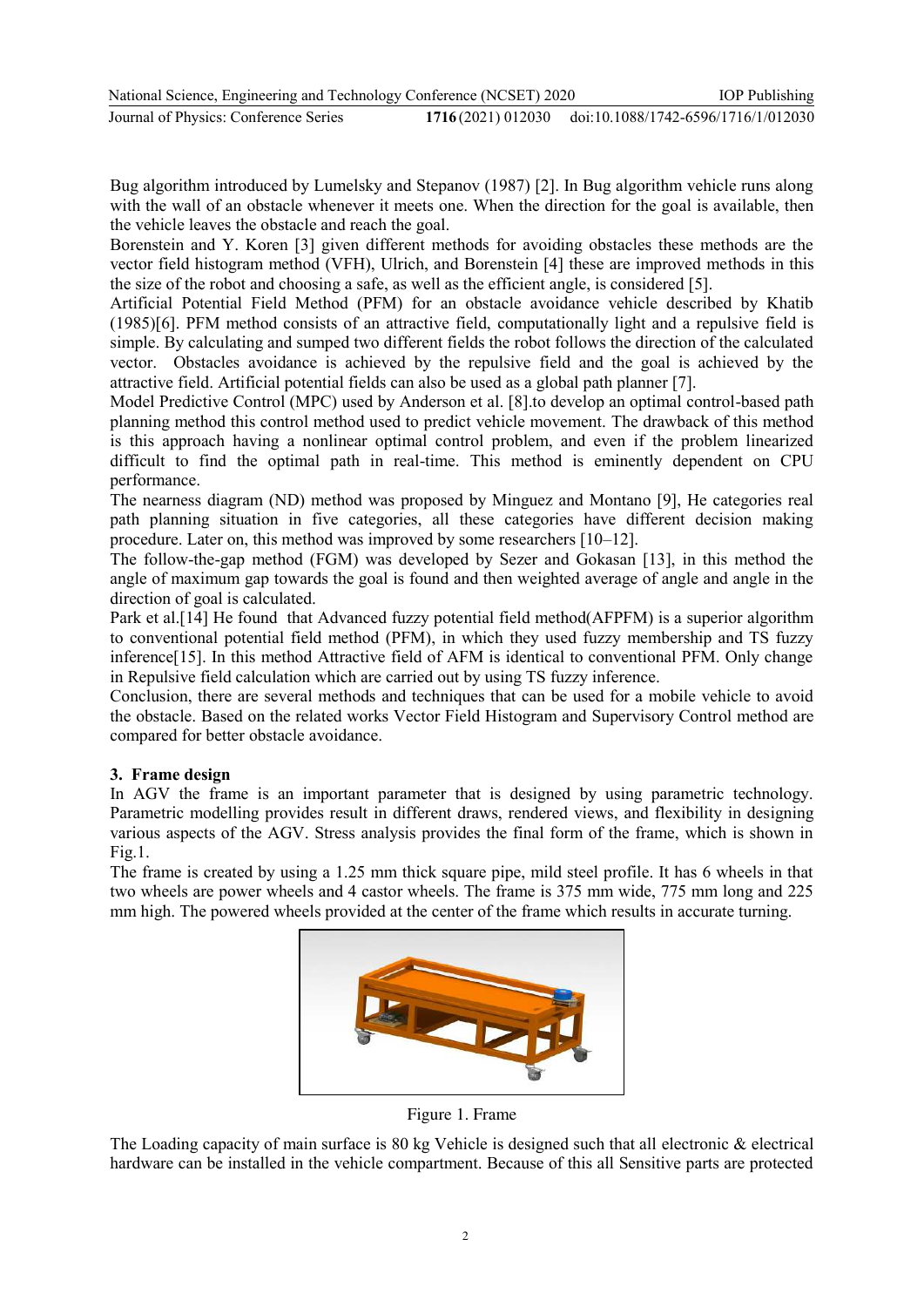| National Science, Engineering and Technology Conference (NCSET) 2020 | <b>IOP</b> Publishing                                 |
|----------------------------------------------------------------------|-------------------------------------------------------|
| Journal of Physics: Conference Series                                | 1716(2021) 012030 doi:10.1088/1742-6596/1716/1/012030 |

from external effects and hazardous environmental conditions. This is a main requirement to work in most industrial environments. We also isolated the space required for batteries.

Static analysis is done, to check the strength of the frame structure. In this, the model of the vehicle is tested with different loads, the maximum load is 80 kg for estimating the limits of the design. Our main aim is to check whether plastic deformation are developed or maximum limit of yield for material is exceeded.

The ANSYS specialized Finite Element Analysis (FEA) program is used to estimate the stress which are developed. Finite Element Analysis is used widely in the development of new products. It gives platform to provide manufacturers with low-cost re-design and optimization times [16].



Figure 2. Frame Analysis

## **4. Component description**

## *4.1. TF Mini Micro LiDAR Range Finder*

The TF Mini LIDAR is a unidirectional laser range detection sensor that is based upon the technology of time of flight.

The TF Mini LIDAR having optical & electronic devices, These devices integrate with an algorithm for indoor & outdoor scenario. It has a small body & high performance in distance measurement [17]. The TF Mini LiDAR is a unidirectional laser range detection sensor which is based upon the technology time of flight.



Figure 3. TF Mini Optical Stimulation Light Path

Specification: The TF mini LIDAR having an operating range from 4.5 v to 6 v. It uses a communication interface as UART (TTL). TF mini LIDAR is available in the working range of 3 m to 12 m which is good in the industry for range finding. The maximum range with the reflectivity of 10% is 5 m. Average power required 0.6 W. TF mini LIDAR have a good resolution of 5mm, Work with frequency 100 Hz, Accuracy of TF mini LIDAR is 1% and operating temperature range from 0 to 600 C.

## *4.2. Raspberry Pi*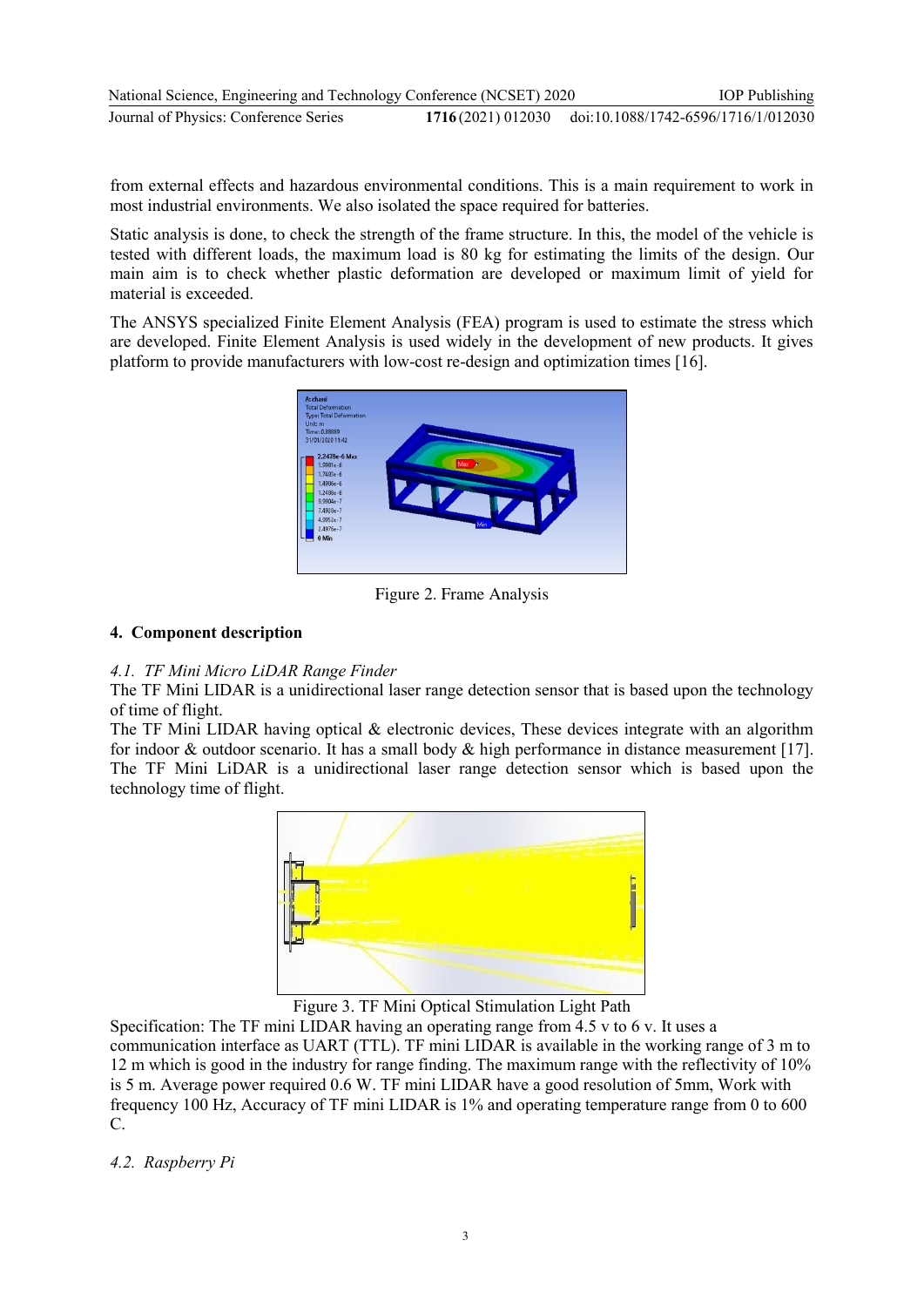| National Science, Engineering and Technology Conference (NCSET) 2020 |                                                       | <b>IOP</b> Publishing |
|----------------------------------------------------------------------|-------------------------------------------------------|-----------------------|
| Journal of Physics: Conference Series                                | 1716(2021) 012030 doi:10.1088/1742-6596/1716/1/012030 |                       |

Raspberry Pi is the single-board computers which are developed by the Raspberry Pi Foundation, the main aim of Raspberry Pi is to educate people in computing and help to create access to computing knowledge. Raspberry Pi having three generations of Raspberry Pi's as Pi 1, Pi 2, and Pi 3, and there has been a Model A & a Model B of most generations. Model A is a low-cost variant with low ram RAM and minimum ports of USB and Ethernet. The Pi Zero is made even smaller and cheaper.

Specification: For AGV we are using raspberry pi which has 1 GB LPDDR 2 RAM with 900 Mhz, It consists of a communication interface as Bluetooth module 4.1 classic.

This Bluetooth module requires low energy. Raspberry pi has external storage of micro SD, It also consists of the audio jack, USB 2.0 port, Ethernet, Camera interfacing, and display interfacing port. Raspberry pi has 4X ARM Cortex A53 processor with a speed of 1.2 GHz which is good for computing.

#### *4.3. DC motor driver*

For AVG we used dual bidirectional motor driver this driver based on the L298 Dual H-Bridge Motor Driver [19]. DC motor driver module allows you easy and separate control of two motors of up to current 2A in both motors in both directions [19].

Specification:

DC motor driver is L298N, the operating voltage of the driver is from  $+5v$  to  $+46v$ . For controlling action this driver required +5v to +7v power with 0.36mA current. Operating temperature range is -25 to  $+130$  ∘c.

#### *4.4. Motor Selection*

Motor selection is a very important parameter in AGV to move AGV with the required speed and acceleration. For the selection of motor we need to consider rolling resistance, grade resistance, acceleration force, tractive resistance. These parameters decide the performance of AGV.

| <b>Table 1.</b> Talue of Go Chrotent of Roming Resistance. |                   |  |  |
|------------------------------------------------------------|-------------------|--|--|
| Contact surface                                            | $C_{rr}$          |  |  |
| Concrete (good/fair/poor)                                  | 0.010/0.015/0.020 |  |  |
| Asphalt (good/fair/poor)                                   | 0.012/0.017/0.022 |  |  |
| Macadam (good/fair/poor)                                   | 0.015/0.022/0.037 |  |  |
| Snow $(2 \text{ inch}/4 \text{ inch})$                     | 0.025/0.037       |  |  |
| Dirt (smooth/sandy)                                        | 0.025/0.037       |  |  |
| Mud (firm/medium/soft)                                     | 0.037/0.090/0.150 |  |  |
| Grass (firm/soft)                                          | 0.055/0.075       |  |  |
| Sand (firm/soft/dune)                                      | 0.060/0.150/0.300 |  |  |

 **Table 1.** Value of Co-efficient of Rolling Resistance.

Torque required to drive AGV:

*4.4.1. Rolling Resistance:* Rolling resistance is the force required to accelerate AGV on the particular surface.

*RR= GVW ×Crr RR* = Rolling Resistance *GVW* = Gross Vehicle Weight *Crr* =Co-efficient of Rolling Resistance  $GVW=m\times g$ *GVW*=80×9.81 *GVW*=784.8 N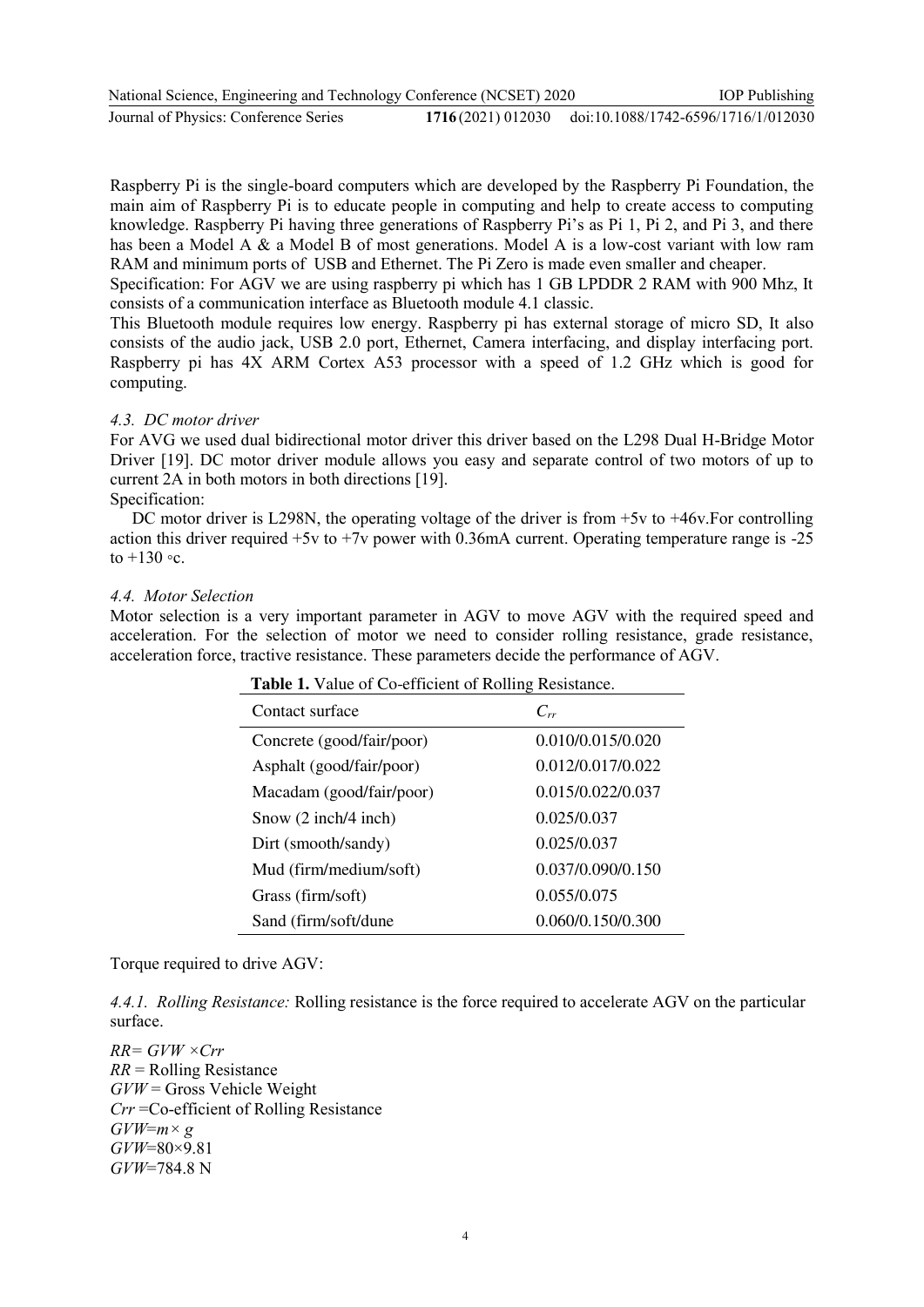*4.4.2. Grade Resistance:* Grade Resistance is the force required to move an AGV up on the slope. This calculation are done by considering maximum angle the vehicle expected to climb in normal material handling operation.

 $GR = GVW \times \sin\varnothing$ *GR*= 784.8× sin(5) *GR*= 68.399 N

*4.4.3. Acceleration Force*: Acceleration Force is the force required to accelerate AGV from rest to maximum speed in the desired time.

```
Fa= m×a
Fa = (GVW/g) \times aFa=(784.8/9.81) ×0.5 
Fa= 40 N 
Total Tractive Effort= RR+ GR+ Fa
         TTE= 11.772+68.399+40 
         TTE=120.171 N 
Torque Required: 
         T= Rf × TTE × Rwheel
         T=0.1 × 120.171 × 0.02 
         T= 0.24 Nm
```
**5. Simulink modelling in MATLAB** 

### *5.1. MATLAB*

MATLAB is a high-performance software that is commonly used for technical computing by the integration of visualization & programming, MATLAB helps to create an easy user-friendly environment where the mathematical notations are used to express the problems and solutions. This software is used for the development of required algorithms, computation and maths [20].

MATLAB is built on the base of MATLAB scripting language. These common uses of the MATLAB are, it helps to the deployment of Command Window in an interactive mathematical shell [20].

### *5.2. SIMULINK*

Simulink is a sub tool of MATLAB which consists of a block environment for the different domain of simulation & Model-Based Design. It also supports the system-level design, auto code generation, simulation, continuous test & validation of embedded systems. Simulink provides a changeable various type of block libraries, graphical editor, and solvers for system modelling and simulating [21]. It is integrated with MATLAB software, enables to incorporate with MATLAB algorithms and export the simulation output to MATLAB for analysis [21].

#### *5.3. Mobile Robotics Simulation Toolbox*

Mobile Robotics Simulation Toolbox is toolbox available in built in MATLAB which provides utilities for robot simulation and robot algorithm development, This toolbox consists of different 2D kinematic models for the robot geometries such as differential drive model, three & four wheeled vehicles model along with forward kinematics & inverse kinematics, Configurable lidar, obstacles, and simulators, Visualization of robotic vehicles and occupancy maps [22].

#### *5.4. Navigation Toolbox*

MATLAB consists of Navigation Toolbox this toolbox gives different algorithms and analysis tools. These tools are useful while designing of motion planning and navigation. This toolbox also consists of a sampling-based path-planners. The navigation toolbox also has various sensor models &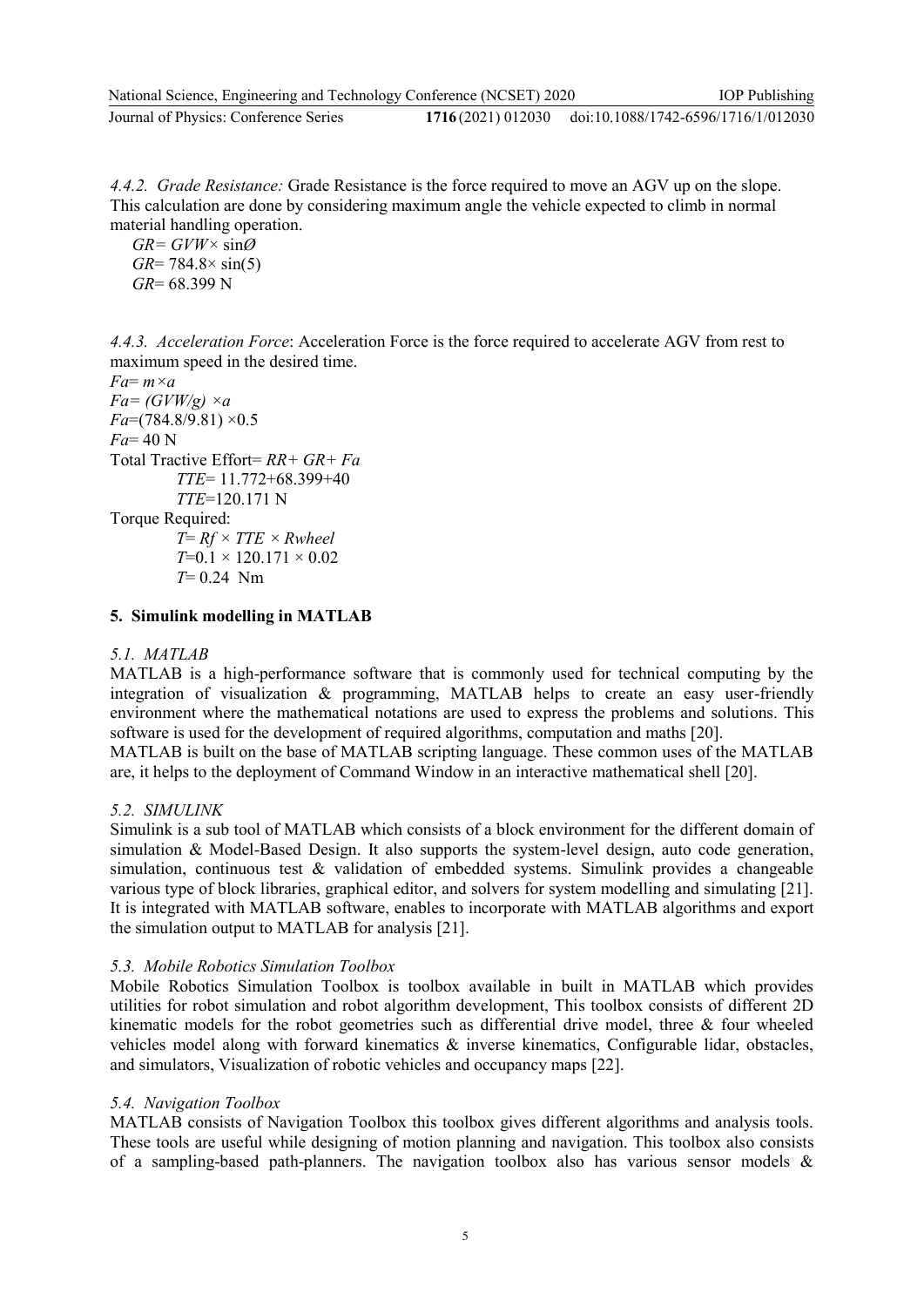| National Science, Engineering and Technology Conference (NCSET) 2020 |                                                       | <b>IOP</b> Publishing |
|----------------------------------------------------------------------|-------------------------------------------------------|-----------------------|
| Journal of Physics: Conference Series                                | 1716(2021) 012030 doi:10.1088/1742-6596/1716/1/012030 |                       |

algorithms for estimation of motion. By using navigation toolbox we can create 2D map representations using our own data or generate maps using the simultaneous localization and mapping (SLAM) algorithms available in the toolbox. We can generate metrics for compare optimum path and performance. The SLAM map builder app help to visualize and debug map generation. It helps to test algorithms by deploying them directly to hardware [24]

## **6. Simulation model**



**Figure 4.** Simulation model for Vector Field Histogram



**Figure 5.** Simulation Model for Supervisory Control logic

Description of Each block given below:

## *6.1. LIDAR Sensor block*

It uses to get distance information from the map, this block provides actual position of AGV to path following and obstacle avoiding block. LIDAR gives the distance from 180 angles. For simulation purpose, we take this block to get information like LIDAR.



**Figure 6.** LIDAR

*6.2. Path Following with Obstacle Avoidance*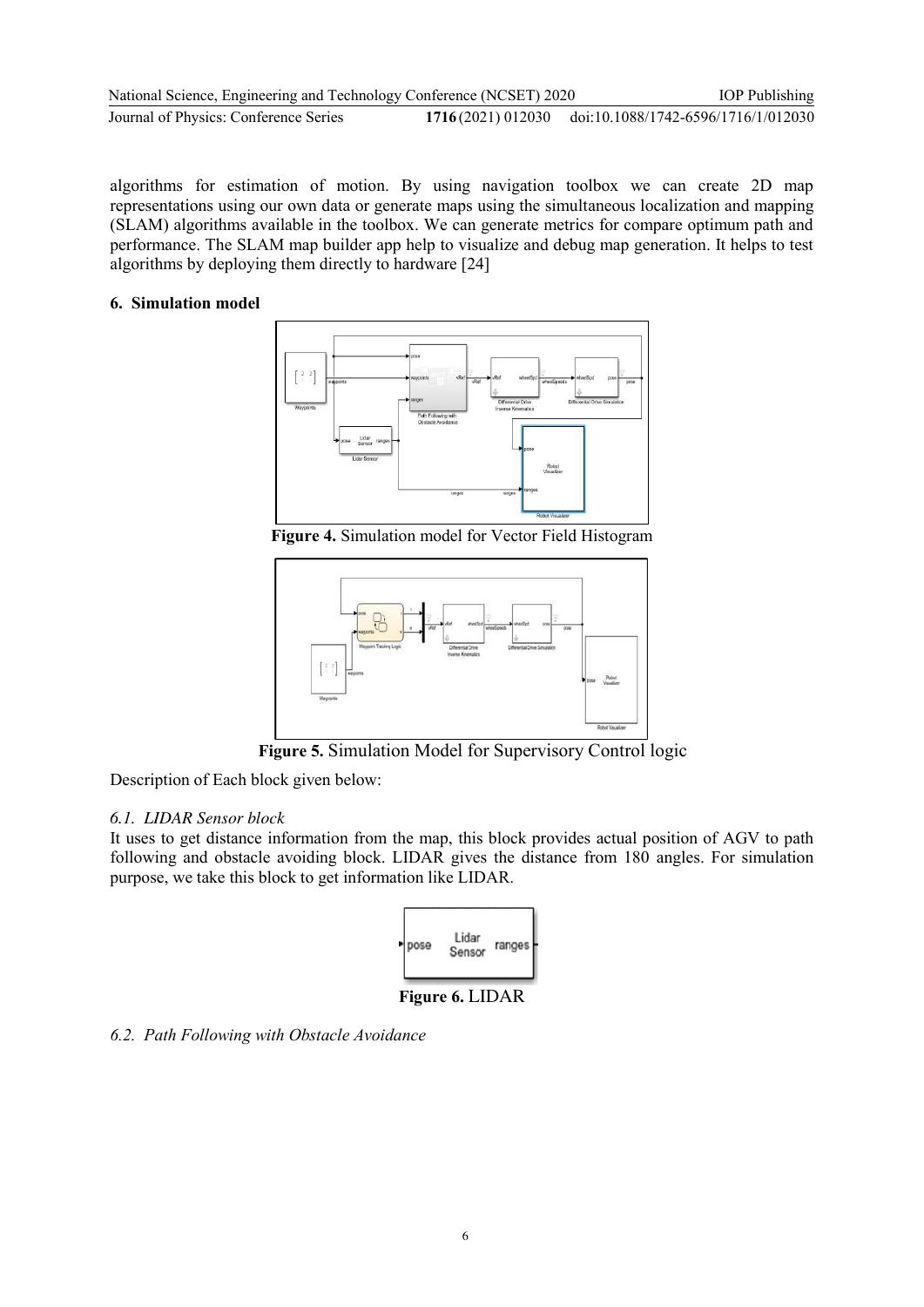This block consists of a Pure Pursuit algorithm and VHF which helps to follow the path and an obstacle avoidance this block gets information from LIDAR and compare it with reference location



and makes the decision to avoid obstacles. This block also consists of Vector Field Histogram, The Vector Field Histogram (VFH) block help AGV to avoid obstacles, VFH is based on range sensor data [9]. Given a range of sensor reading in terms of ranges and angles, and a target direction to drive toward, the VFH controller gives an obstacle-free steering direction [23].

Figure 7. Path Following with Obstacle Avoidance

## *6.3. Differential Drive Inverse Kinematics*

This block consists of a differential drive mechanism. kinematics is shown below. Kinematic Model:



**Figure 8.** Kinematic Model

This AGV has two independently driven wheels which can be used to control forward and angular velocity.

This block has input Left and right wheel speeds *ωL* and *ωR*, in rad/s and output give in the form of Linear velocity *v*, in m/s Angular velocity *ω*, in rad/s. Forward Kinematics:

$$
v=R2(\omega R+\omega L), \qquad \omega=R L(\omega R-\omega L)
$$

Inverse Kinematics:

$$
\omega L = \frac{1}{R} \left( \nu - \frac{\omega L}{2} \right), \quad \omega R = \frac{1}{R} \left( \nu + \frac{\omega L}{2} \right)
$$

## *6.4. Robot Visualizer*

Robot visualizer block helps to visualize robot simulation in a 2d map.

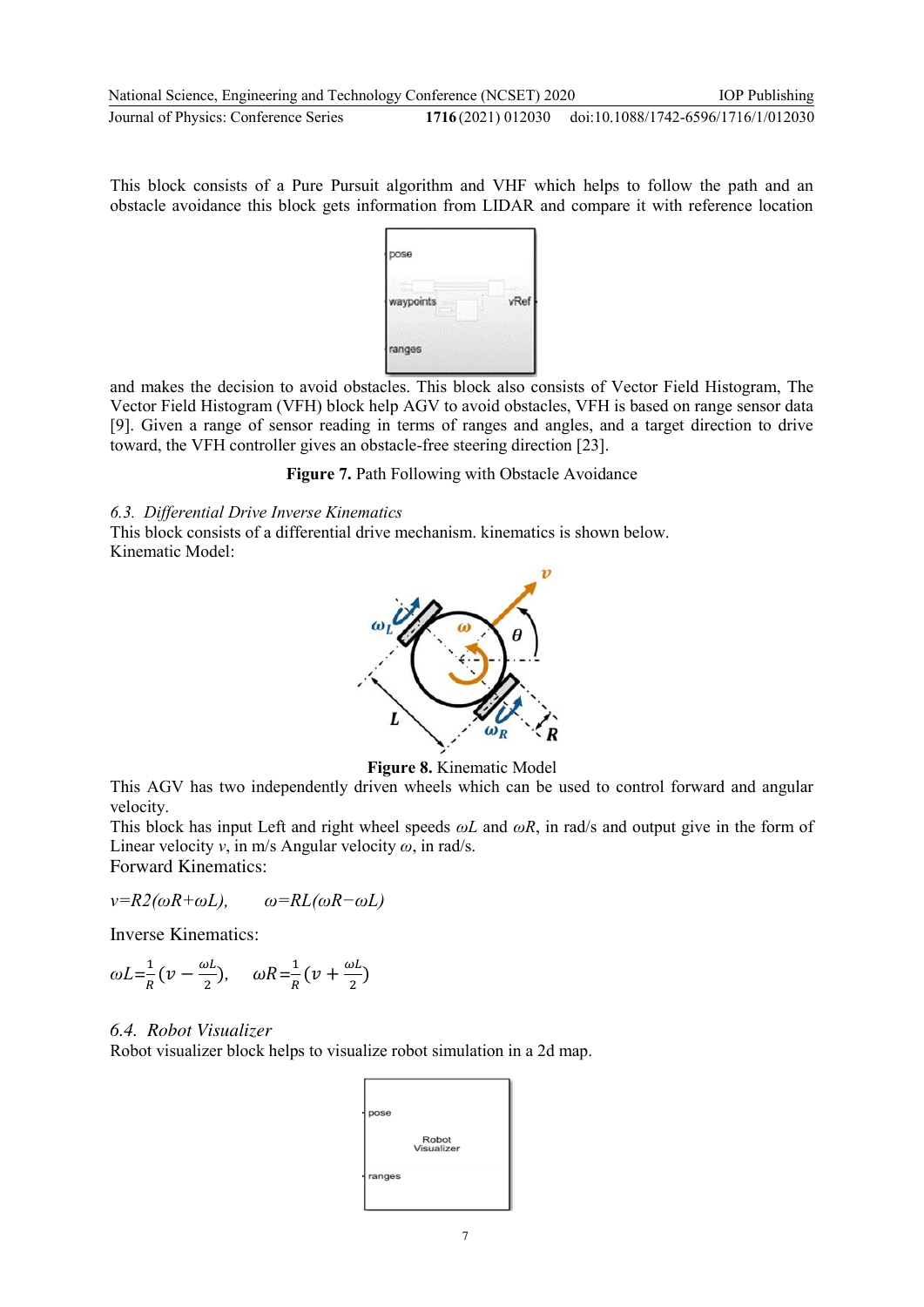## **Figure 9**. Robot Visualizer

## *6.5. Waypoint Tracking Logic*

The Waypoint Follower block helps to follow a set of waypoints for the vehicle using a look ahead point. The block calculates the look ahead point, desired heading, and desired yaw given a UAV position, a set of waypoints, and a lookahead distance.



**Figure 10**. Waypoint Tracking Logic Block

## **7. Testing**

For testing, we created two maps first map with obstacles and second map without obstacles.





Here we created a path for AGV from start to end in this path we introduce obstacles to check the behaviour of AGV with Vector Field Histogram and Supervisory Control logic, In this map circular section act as an obstacle. To check obstacle avoidance AGV must go away from this obstacle and need to reach the endpoint.



**Figure 12**. Map Without obstacles

Above figure 12 shows map without obstacles, This map is created to check the difference between the trajectory of AVG going from the start point to the endpoint.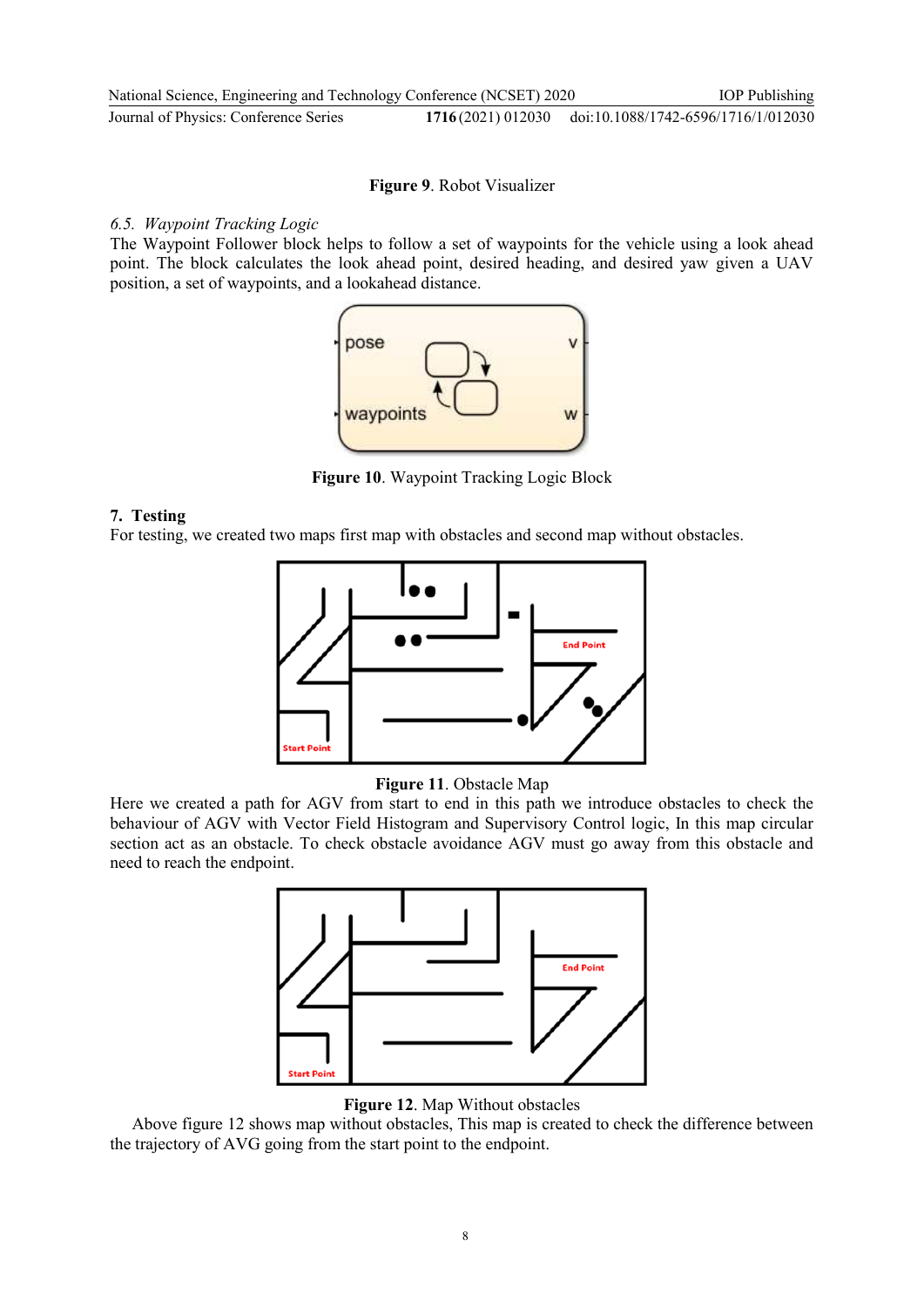## **8. Result**

*8.1. Trajectory by Vector Field Histogram (VFH):* 



**Figure 13**. Trajectory of AGV With Obstacles using VFH.

As shown in Figure13 When an obstacle comes in the path of an automated guided vehicle sensor check the surrounding for the alternate path by creating a transient point. In the above case, it created a transient point at the right side and a new path is generated. Again it comes on its original path after avoiding the obstacle and reaches the destination. This shows the behaviour of a simulator is correct when faced against obstacles.



**Figure 14**. Trajectory of AGV Without Obstacles using VFH.

As shown in Figure 14 When there is no obstacle in path AGV senses surrounding and creates minimum distance path to reach the destination.

## *8.2. Trajectory by Supervisory Control logic*



**Figure 15**. Trajectory of AGV Without Obstacles using Supervisory Control.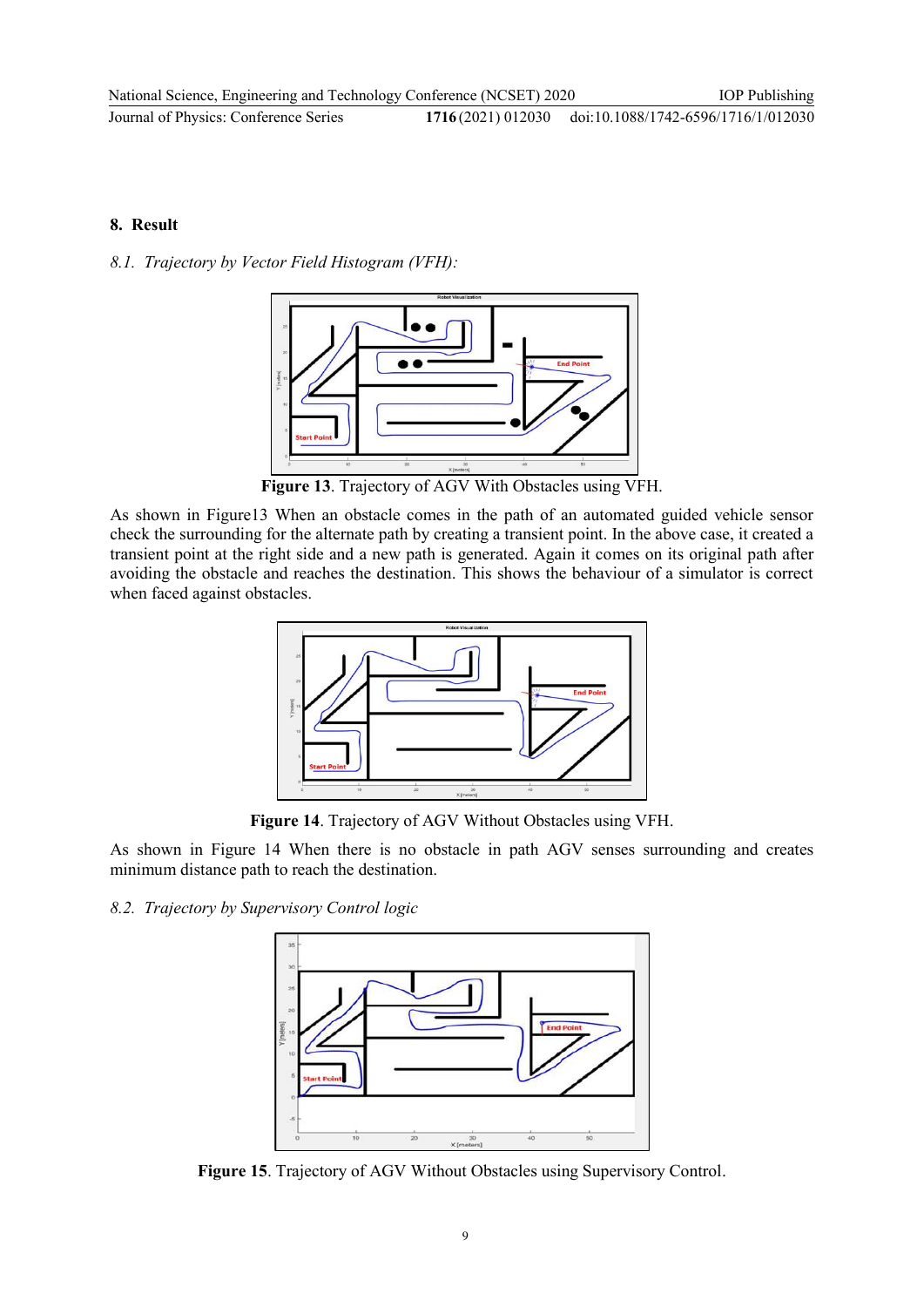Figure 15 shows the trajectory of AGV with Supervisory Control logic for a map without obstacles vehicle follow present waypoint and reach to endpoint.



**Figure 16.** Trajectory of AGV With Obstacles using Supervisory Control.

Figure.16 shows the trajectory followed by the AGV for the Supervisory Control logic for the map with obstacles vehicle follow preset waypoint and reach to the endpoint.

From Figure13, 14, 15 and 16 we can see the trajectory generated by VFH is a straight line. For supervisory control logic we need to provide waypoint to reach the final destination, therefore it is complicated. Supervisory control logic has the drawback of obstacle avoidance, also this logic is not able to recognize obstacle in the path. On other hand vector field histogram needs only final destination it will automatically generate waypoints and reach the final destination with avoiding obstacles.

## **9. Conclusion**

The paper describes a simulation package NAVIGATION TOOLBOX of SIMULINK for AGV that can show the motion of AGV operating with the LIDAR sensor within a map containing specified obstacle. The implementation of the obstacle avoiding problem was successful in simulation at different levels. The example showed that the Vector Field Histogram gives better trajectory and obstacle avoiding ability as compared with supervisory control logic.

## References

- [1] S. Kumar Das 2016 Design and Methodology of Automated Guided Vehicle-A Review *IOSR Journal of Mechanical and Civil Engineering* **03** 29-35
- [2] V. J. Lumelsky and A. A. Stepanov 1987 Path-planning strategies for a point mobile automaton moving amidst unknown obstacles of arbitrary shape *Algorithmica* **2** 403
- [3] J. Borenstein and Y. Koren 1991 Te vector feld histogram—fast obstacle avoidance for mobile robots," IEEE Transactions on Robotics and Automation *IEEE Transactions on Robotics and Automation* **7** 278
- [4] I. Ulrich and J. Borenstein 1998 VFH+: reliable obstacle avoidance for fast mobile robots *IEEE International Conference on Robotics and Automation* **98** 1572
- [5] I. Ulrich and J. Borenstein 2000 VFH\*: local obstacle avoidance with look-ahead verification *IEEE International Conference on Robotics and Automation* **100** 2505
- [6] O. Khatib 1985 Real-time obstacle avoidance for manipulators and mobile robots *IEEE International Conference on Robotics and Automation* **85** 500.